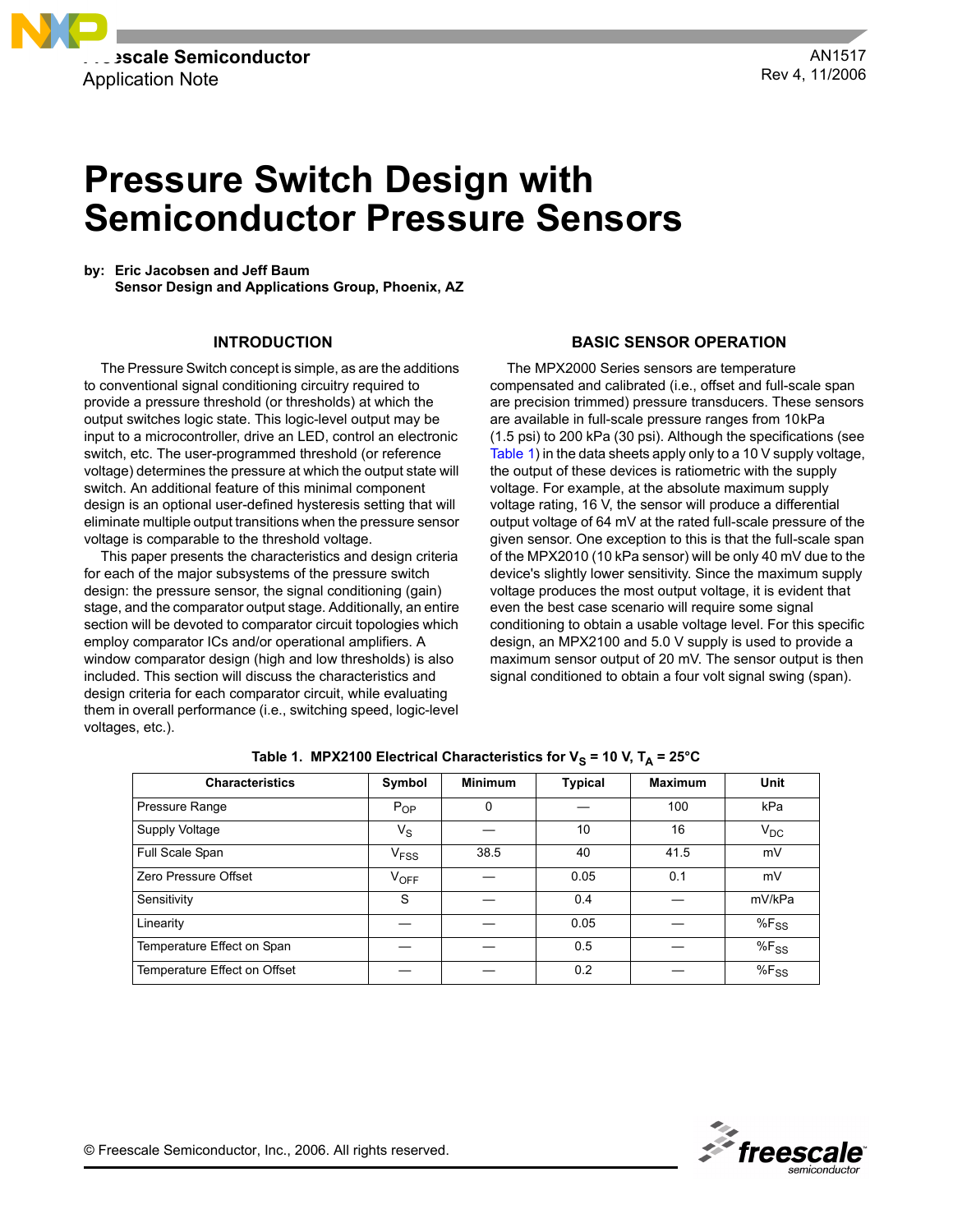

# **THE SIGNAL CONDITIONING**

The amplifier circuitry, shown in [Figure 1](#page-1-0), is composed of two op-amps. This interface circuit has a much lower component count than conventional quad op amp instrumentation amplifiers. The two op amp design offers the high input impedance, low output impedance, and high gain desired for a transducer interface, while performing a differential to single-ended conversion. The gain is set by the following equation:

$$
GAIN = 1 + \frac{R6}{R5}
$$

where  $R6 = R3$  and  $R4 = R5$ 

For this specific design, the gain is set to 201 by setting R6=20 kΩ and R5 = 100  $\Omega$ . Using these values and setting R6=R3 and R4=R5 gives the desired gain without loading the reference voltage divider formed by R1 and  $R_{off}$ . The offset voltage is set via this voltage divider by choosing the value of R<sub>off</sub>. This enables the user to adjust the offset for each application's requirements.





#### **THE COMPARISON STAGE**

<span id="page-1-0"></span>The comparison stage is the "heart" of the pressure switch design. This stage converts the analog voltage output to a digital output, as dictated by the comparator's threshold. The comparison stage has a few design issues which must be addressed:

- The threshold for which the output switches must be programmable. The threshold is easily set by dividing the supply voltage with resistors R7 and  $R_{TH}$ . In [Figure 1](#page-1-0), the threshold is set at 2.5 V for R7 =  $R_{TH}$  = 10 kΩ.
- A method for providing an appropriate amount of hysteresis should be available. Hysteresis prevents multiple transitions from occurring when slow varying signal inputs oscillate about the threshold. The hysteresis can be set by applying positive feedback. The amount of hysteresis is determined by the value of the feedback resistor,  $R_H$  (refer to equations in the following section).
- It is ideal for the comparator's logic level output to swing from one supply rail to the other. In practice, this is not possible. Thus, the goal is to swing as high and low as possible for a given set of supplies. This offers the greatest

## **AN1517**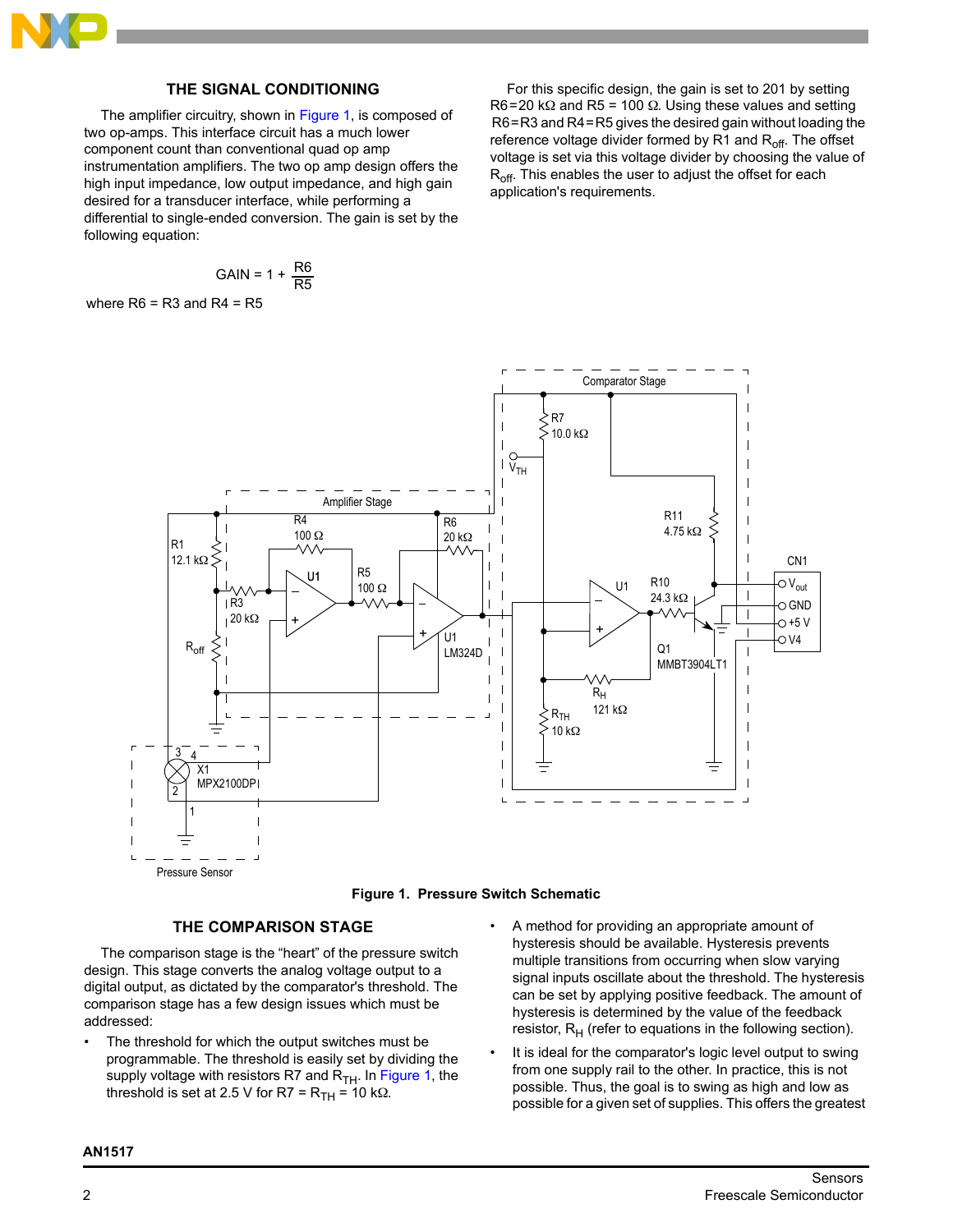

difference between logic states and will avoid having a microcontroller read the switch level as being in an indeterminate state.

- In order to be compatible with CMOS circuitry and to avoid microcontroller timing delay errors, the comparator must switch sufficiently fast.
- By using two comparators, a window comparator may be implemented. The window comparator may be used to monitor when the applied pressure is within a set range. By adjusting the input thresholds, the window width can be customized for a given application. As with the single threshold design, positive feedback can be used to provide hysteresis for both switching points. The window comparator and the other comparator circuits will be explained in the following section.

## **EXAMPLE COMPARATOR CIRCUITS**

Several comparator circuits were built and evaluated. Comparator stages using the LM311 comparator, LM358 Op-Amp (with and without an output transistor stage), and LM339 were examined. Each comparator was evaluated on output voltage levels (dynamic range), transition speed, and the relative component count required for the complete pressure switch design. This comparison is tabulated in [Table 2](#page-2-0).



<span id="page-2-1"></span>**Figure 2. LM311 Comparator Circuit Schematic**

# **LM311 USED IN A COMPARATOR CIRCUIT**

The LM311 chip is designed specifically for use as a comparator and thus has short delay times, high slew rate, and an open collector output. A pull-up resistor at the output is all that is needed to obtain a rail-to-rail output. Additionally, the LM311 is a reverse logic circuit; that is, for an input lower than the reference voltage, the output is high. Likewise, when the input voltage is higher than the reference voltage, the output is low. [Figure 2](#page-2-1) shows a schematic of the LM311 stage with threshold setting resistor divider, hysteresis resistor, and the open-collector pull-up resistor. [Table 2](#page-2-0) shows the comparator's performance. Based on its performance, this circuit can be used in many types of applications, including interface to microprocessors.

The amount of hysteresis can be calculated by the following equations:

$$
V_{REF} = \frac{R2}{R1 + R2} V_{CC}
$$

neglecting the effect of  $R_H$ 

VREFH = 
$$
\frac{R1R2 + R2R_{H}}{R1R2 + R1R_{H} + R2R_{H}} V_{CC}
$$
  
VREFL = 
$$
\frac{R2R_{H}}{R1R2 + R1R_{H} + R2R_{H}} V_{CC}
$$

$$
HYSTERESIS = V_{REF} - V_{REFL}
$$

when the normal state is below  $V_{RFF}$  or

$$
HYSTERESIS = V_{REFH} - V_{REF}
$$

when the normal state is above  $V_{RFF}$ .

<span id="page-2-0"></span>**Characteristics LM311 LM358 LM358 w/Trans. Unit** Switching Speeds Rise Time 1.40 5.58 2.20 µs Fall Time | 0.04 | 6.28 | 1.30 | µs Output Levels | — | — | — | —  $N_{\text{OH}}$  (  $N_{\text{OH}}$  ) (  $4.91$  ) (  $3.64$  ) (  $5.00$  ) (  $N$  $N_\mathsf{OL}$  61.1 | 38.0 | 66.0 | mV Circuit Logic Type **NEGATIVE NEGATIVE NEGATIVE** NEGATIVE

**Table 2. Comparator Circuits Performance Characteristics**

The initial calculation for  $V_{REF}$  will be slightly in error due to neglecting the effect of  $R<sub>H</sub>$ . To establish a precise value for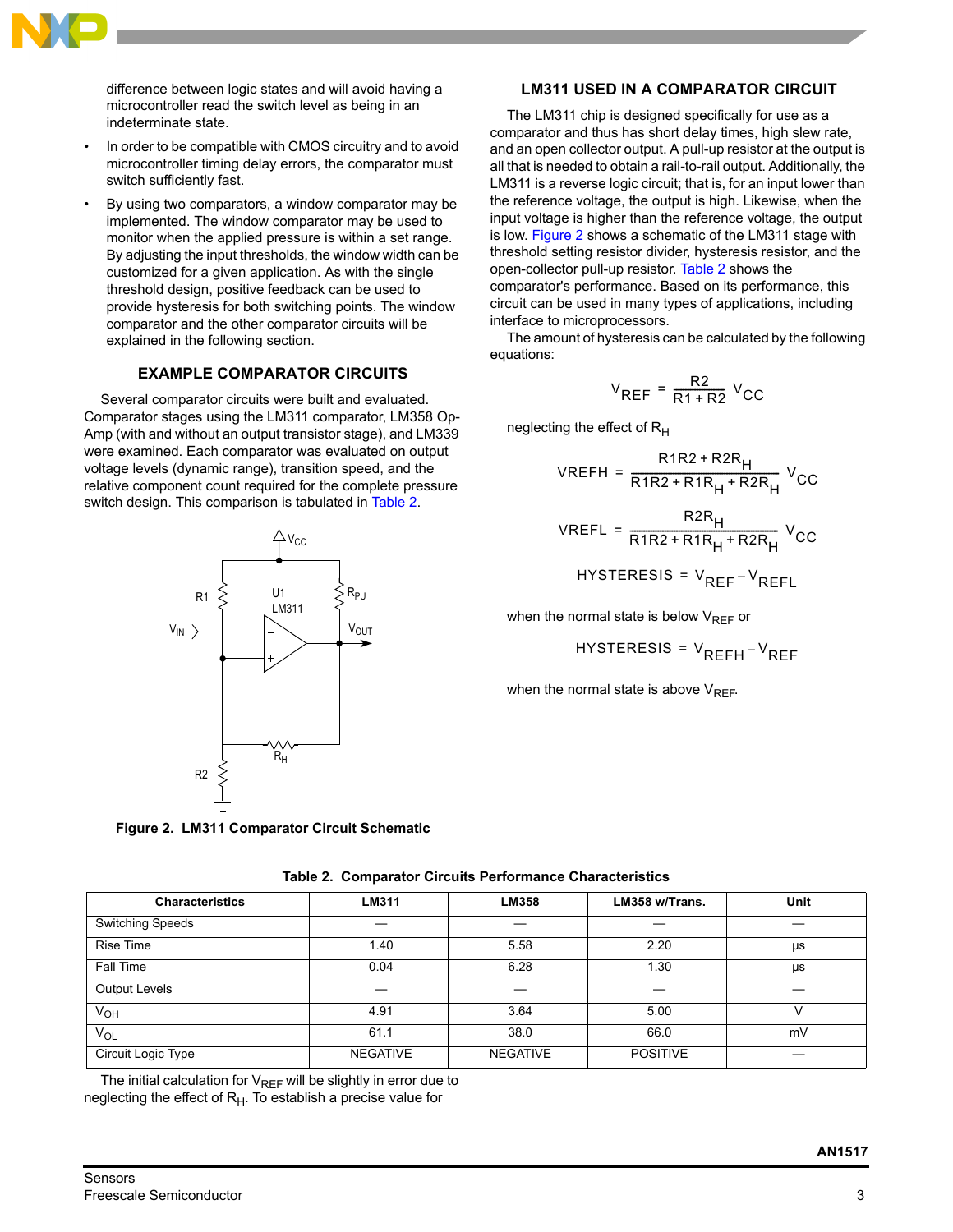

 $V_{REF}$  (including R<sub>H</sub> in the circuit), recompute R1 taking into account that  $V_{REF}$  depends on R1, R2, and  $R_{H}$ . It turns out that when the normal state is below  $V_{REF}$ , R<sub>H</sub> is in parallel with R1:

$$
V_{REF} = \frac{R2}{R1 \| R_H + R2} V_{CC}
$$

(Which is identical to the equation for  $V_{RFFH}$ )

Alternately, when the normal state is above VREF, RH is in parallel with R2:

$$
V_{REF} = \frac{R2 \parallel R_{H}}{R1 + R2 \parallel R_{H}} V_{CC}
$$

(Which is identical to the equation for  $V_{RFFI}$ )

These two additional equations for  $V_{REF}$  can be used to calculate a more precise value for  $V_{REF}$ .

The user should be aware that  $V_{REF}$ ,  $V_{REF}$  and  $V_{REF}$  are chosen for each application, depending on the desired switching point and hysteresis values. Also, the user must specify which range (either above or below the reference voltage) is the desired normal state (see [Figure 3](#page-3-0)). Referring to [Figure 3,](#page-3-0) if the normal state is below the reference voltage then  $V_{REFL}$  ( $V_{REFH}$  is only used to calculate a more precise value for  $V_{REF}$  as explained above) is below  $V_{REF}$  by the desired amount of hysteresis (use  $V_{REFL}$  to calculate  $R_H$ ). Alternately, if the normal state is above the reference voltage, then  $V_{REFH}$  ( $V_{REFL}$  is only used to calculate a more precise value for  $V_{REF}$ ) is above  $V_{REF}$  by the desired amount of hysteresis (use  $V_{RFFH}$  to calculate  $R_H$ ).



**Figure 3. Setting the Reference Voltages**

## <span id="page-3-0"></span>**LM358 OP AMP USED IN A COMPARATOR CIRCUIT**

[Figure 4](#page-3-1) shows the schematic for the LM358 op amp comparator stage, and [Table 2](#page-2-0) shows its performance. Since the LM358 is an operational amplifier, it does not have the fast slew-rate of a comparator IC nor the open collector output. Comparing the LM358 and the LM311 [\(Table 2](#page-2-0)), the LM311 is better for logic/switching applications since its output nearly

**AN1517**

extends from rail to rail and has a sufficiently high switching speed. The LM358 will perform well in applications where the switching speed and logic-state levels are not critical (LED output, etc.). The design of the LM358 comparator is accomplished by using the same equations and procedure presented for the LM311. This circuit is also reverse logic.



<span id="page-3-1"></span>**Figure 4. LM358 Comparator Circuit Schematic**

## **LM358 OP AMP WITH A TRANSISTOR OUTPUT STAGE USED IN A COMPARATOR CIRCUIT**

The LM358 with a transistor output stage is shown in Figure 5. This circuit has similar performance to the LM311 comparator: its output reaches the upper rail and its switching speed is comparable to the LM311's. This enhanced performance does, however, require an additional transistor and base resistor. Referring to [Figure 1,](#page-1-0) note that this comparator topology was chosen for the pressure switch design. The LM324 is a quad op amp that has equivalent amplifier characteristics to the LM358.



**Figure 5. LM358 with a Transistor Output Stage Comparator Circuit Schematic**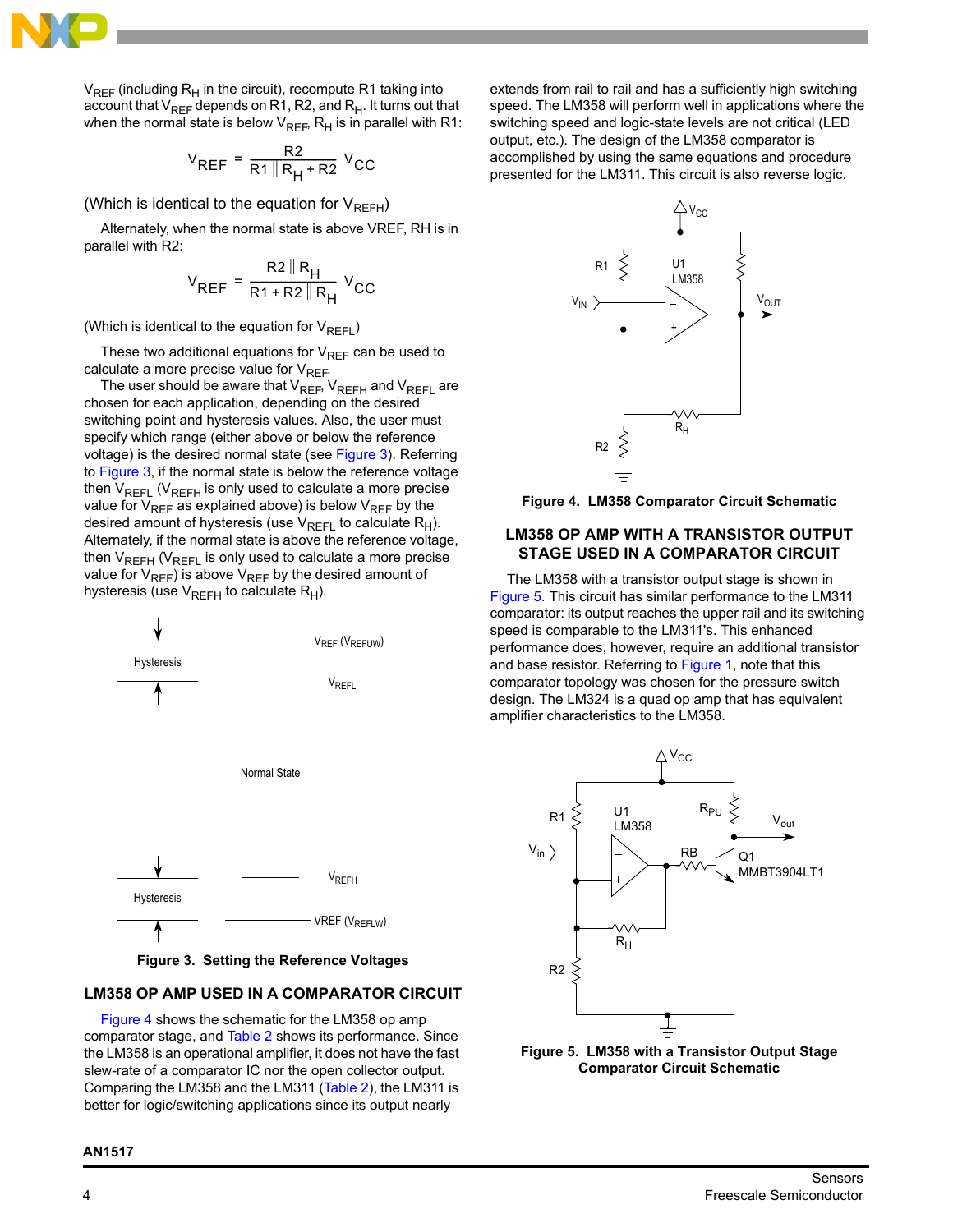

Like the other two circuits, this comparator circuit can be designed with the same equations and procedure. The values for  $R_B$  and  $R_{PU}$  are chosen to give a 5:1 ratio in Q1's collector current to its base current, in order to insure that Q1 is wellsaturated ( $V_{\text{OUT}}$  can pull down very close to ground when Q1 is on). Once the 5:1 ratio is chosen, the actual resistance values determine the desired switching speed for turning Q1 on and off. Also,  $R_{PI}$  limits the collector current to be within the maximum specification for the given transistor (see example values in [Figure 1](#page-1-0)). Unlike the other two circuits, this circuit is positive logic due to the additional inversion created at the output transistor stage.

# **LM339 USED IN A WINDOW COMPARATOR CIRCUIT**

Using two voltage references to detect when the input is within a certain range is another possibility for the pressure switch design. The window comparator's schematic is shown in [Figure 6](#page-4-0). The LM339 is a quad comparator IC (it has open collector outputs), and its performance will be similar to that of the LM311.



<span id="page-4-0"></span>

Obtaining the correct amount of hysteresis and the input reference voltages is slightly different than with the other circuits. The following equations are used to calculate the hysteresis and reference voltages. Referring to [Figure 3,](#page-3-0)  $V_{REFUW}$  is the upper window reference voltage and  $V_{REFUW}$  is the lower window reference voltage. Remember that reference voltage and threshold voltage are interchangeable terms.

For the upper window threshold:

Choose the value for  $V_{REFUW}$  and R1 (e.g., 10 kΩ). Then, by voltage division, calculate the total resistance of the

combination of R2 and R3 (named R23 for identification) to obtain the desired value for  $V_{RFFLJW}$ , neglecting the effect of  $R_{HU}$ :

$$
V_{REFUW} = \frac{R23}{R1 + R23} V_{CC}
$$

The amount of hysteresis can be calculated by the following equation:

$$
V_{REFUW} = \frac{R23R_{HU}}{R1R23 + R1R_{HU} + R23R_{HU}} V_{CC}
$$

Notice the upper window reference voltage,  $V_{REFUW}$ , is now equal to its  $V_{REFL}$  value, since at this moment, the input voltage is above the normal state.

$$
HYSTERESIS = V_{REFUW} - V_{REFL}
$$

where VREFL is chosen to give the desired amount of hysteresis for the application.

The initial calculation for  $V_{REFUW}$  will be slightly in error due to neglecting the effect of  $R_{HU}$ . To establish a precise value for  $V_{REFUW}$  (including  $R_{HU}$  in the circuit), recompute R1 taking into account that  $V_{REFUW}$  depends on R2 and R3 and the parallel combination of R1 and  $R_{HU}$ . This more precise value is calculated with the following equation:

$$
V_{REFUW} = \frac{R23}{R1 \| R_{HU} + R23} V_{CC}
$$

for the lower window threshold choose the value for  $V_{RFFIW}$ .

$$
SetV_{REFLW} = \frac{R3}{R1|R_{HU} + R2 + R3} V_{CC}
$$

where R2 + R3 = R23 from above calculation.

To calculate the hysteresis resistor:

The input to the lower comparator is one half  $V_{IN}$  (since R4 = R5) when in the normal state. When  $V_{REFLW}$  is above one half of  $V_{IN}$  (i.e., the input voltage has fallen below the window),  $R_{HL}$  parallels R4, thus loading down  $V_{IN}$ . The resulting input to the comparator can be referred to as  $V_{\text{INI}}$  (a lower input voltage). To summarize, when the input is within the window, the output is high and only R4 is connected to ground from the comparator's positive terminal. This establishes one half of  $V_{IN}$  to be compared with  $V_{REFLW}$ . When the input voltage is below  $V_{REFLW}$ , the output is low, and  $R_{HI}$  is effectively in parallel with R4. By voltage division, less of the input voltage at  $V_{IN}$  is required to make the noninverting input exceed  $V_{\text{RFI W}}$ .

Therefore, the following equations are established: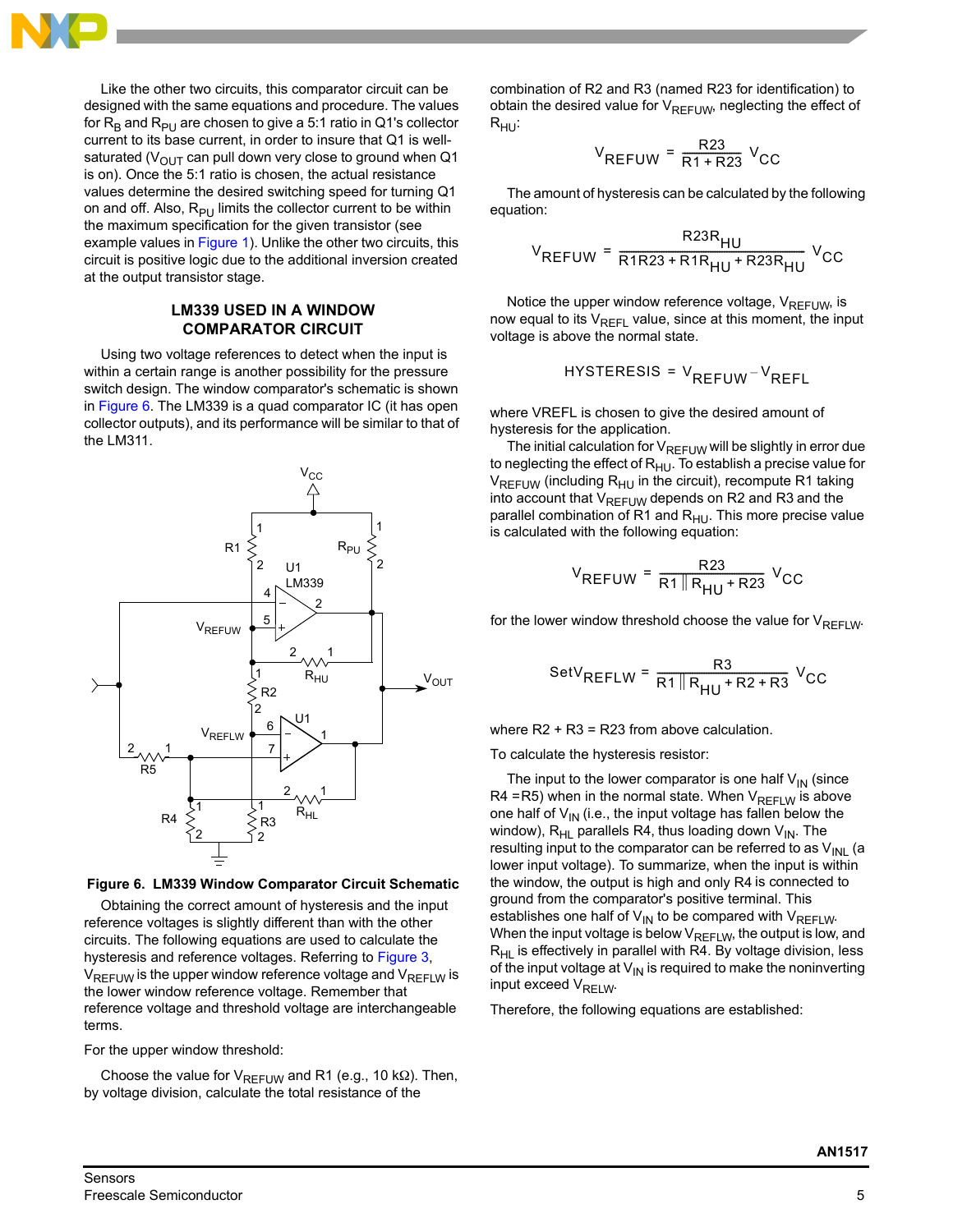

$$
HYSTERESIS = V_{REFLW} - V_{INL}
$$

Choose R4 = R5 to simplify the design.

$$
R_{HL} = \frac{R4R5(V_{REFLW} - V_{INL} - V_{CC})}{(R4 + R5)(V_{INL} - V_{REFLW})}V_{CC}
$$

#### **NOTE:**

As explained above, because the input voltage is divided in half by R4 and R5, all calculations are done relative to the one half value of  $V_{in}$ . Therefore, for a hysteresis of 200 mV (relative to  $V_{in}$ ), the above equations must use one half this hysteresis value (100 mV). Also, if a  $V_{RFFIW}$  value of 2.0 V is desired (relative to  $V_{in}$ ), then 1.0 V for its value should be used in the above equations. The value for  $V_{\text{INL}}$  should be scaled by one half also.

The window comparator design can also be designed using operational amplifiers and the same equations as for the LM339 comparator circuit. For the best performance, however, a transistor output stage should be included in the design.

### **TEST/CALIBRATION PROCEDURE**

1. Before testing the circuit, the user-defined values for  $R_{TH}$ ,  $R_H$  and  $R_{off}$  should be calculated for the desired application.

The sensor offset voltage is set by

$$
V_{OFF} = \frac{V_{OFF}}{R1 + R_{OFF}}V_{CC}
$$

Then, the amplified sensor voltage corresponding to a given pressure is calculated by:

 $V_{\text{SENSOR}}$  = 201 × 0.0002 × APPLIED PRESSURE +  $V_{\text{OFF}}$ 

where 201 is the gain, 0.0002 is in units of V/kPa and APPLIED PRESSURE is in kPa.

The threshold voltage,  $V_{TH}$ , at which the output changes state is calculated by determining  $V_{\text{sensor}}$  at the pressure that causes this change of state:

$$
V_{TH} = V_{SENSOR}
$$
 (@ pressure threshold) =  $\frac{R_{TH}}{RT + R_{TH}}V_{CC}$ 

If hysteresis is desired, refer to the LM311 *Used in a Comparator* section to determine R<sub>H</sub>.

- 2. To test this design, connect a +5 volt supply between pins 3 and 4 of the connector CN1.
- 3. Connect a volt meter to pins 1 and 4 of CN1 to measure the output voltage and amplified sensor voltage, respectively.
- 4. Connect an additional volt meter to the  $V_{TH}$  probe point to verify the threshold voltage.
- 5. Turn on the supply voltage.
- 6. With no pressure applied, check to see that  $V_{off}$  is correct by measuring the voltage at the output of the gain stage (the volt meter connected to Pin 4 of CN1). If desired,  $V_{\text{off}}$ can be fine tuned by using a potentiometer for  $R_{off}$ .
- 7. Check to see that the volt meter monitoring  $V_{TH}$  displays the desired voltage for the output to change states. Use a potentiometer for  $R_{TH}$  to fine tune  $V_{TH}$ , if desired.
- 8. Apply pressure to the sensor. Monitor the sensor's output via the volt meter connected to pin 4 of CN1. The output will switch from low to high when this pressure sensor voltage reaches or exceeds the threshold voltage.
- 9. If hysteresis is used, with the output high (pressure sensor voltage greater than the threshold voltage), check to see if  $V<sub>TH</sub>$  has dropped by the amount of hysteresis desired.

A potentiometer can be used for  $R_H$  to fine tune the amount of hysteresis.

## **CONCLUSION**

The pressure switch design uses a comparator to create a logic level output by comparing the pressure sensor output voltage and a user-defined reference voltage. The flexibility of this minimal component, high performance design makes it compatible with many different applications. The design presented here uses an op amp with a transistor output stage, yielding excellent logic-level outputs and output transition speeds for many applications. Finally, several other comparison stage designs, including a window comparator, are evaluated and compared for overall performance.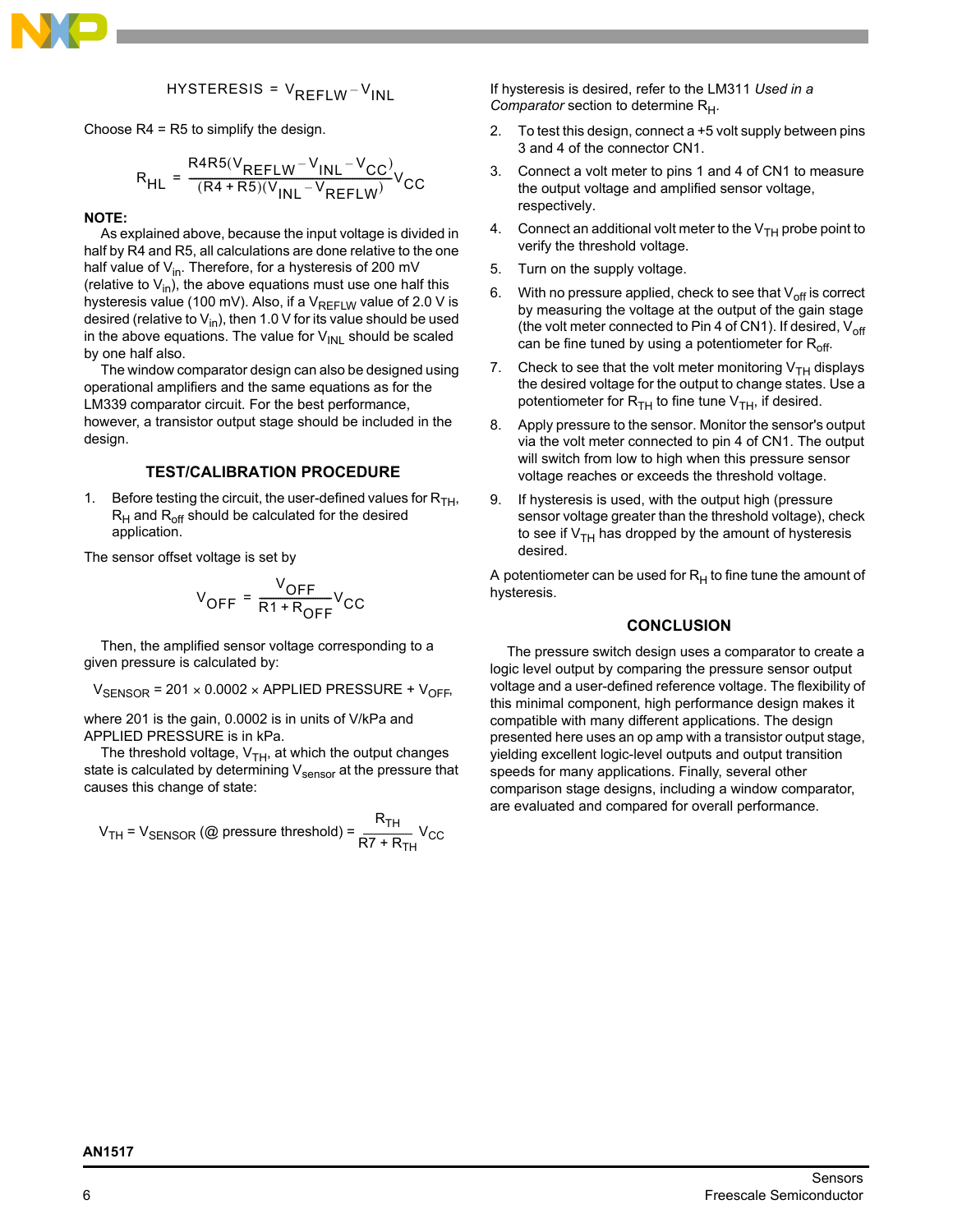

п

**NOTES**